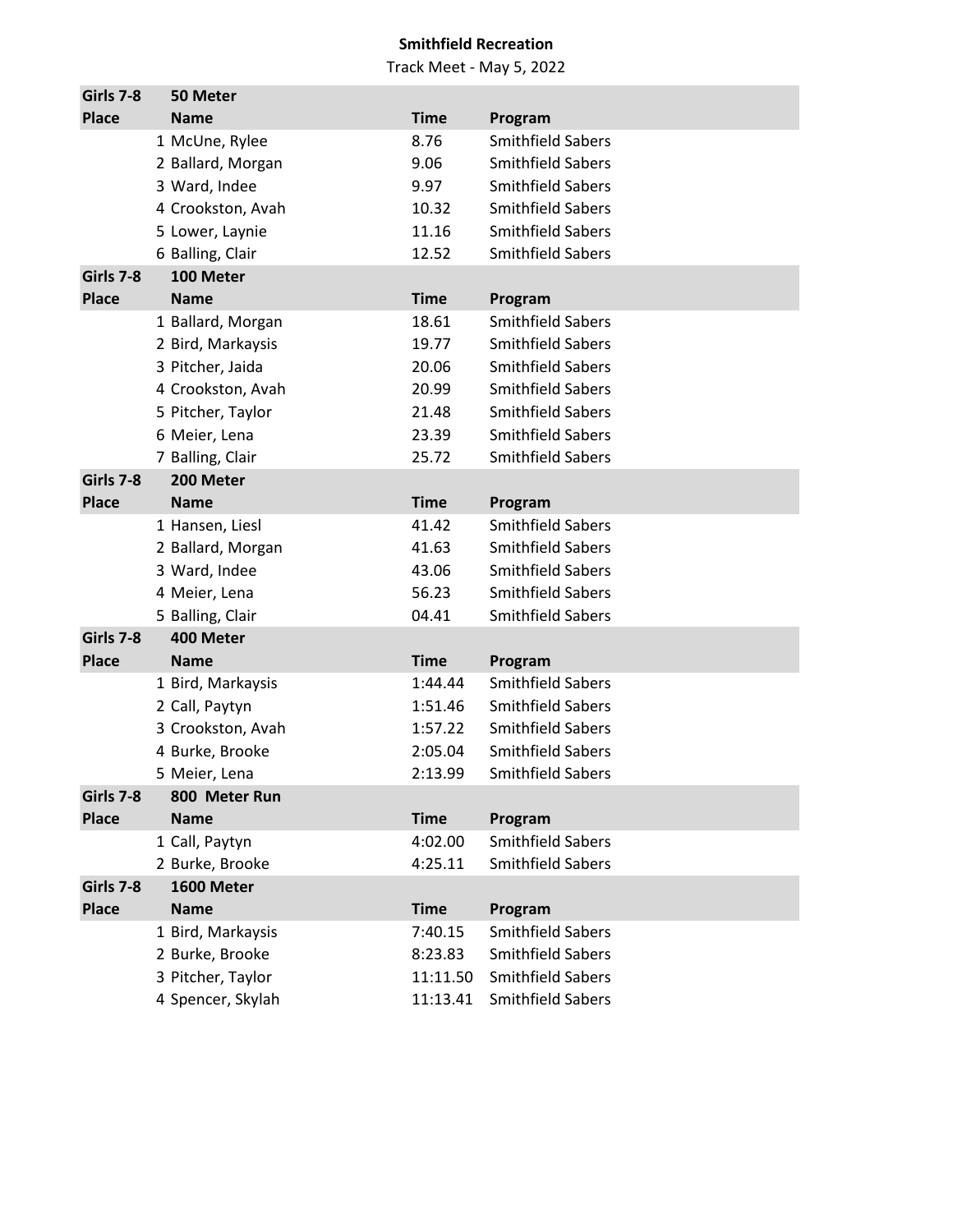| Girls 7-8                       | <b>Standing Long Jump</b>                    |                 |                                               |
|---------------------------------|----------------------------------------------|-----------------|-----------------------------------------------|
| <b>Place</b>                    | <b>Name</b>                                  | <b>Distance</b> | Program                                       |
|                                 | 1 Ward, Indee                                | 5'2''           | <b>Smithfield Sabers</b>                      |
|                                 | 2 Hansen, Liesl                              | 5'0''           | <b>Smithfield Sabers</b>                      |
|                                 | 3 Pitcher, Taylor                            | 4'8"            | <b>Smithfield Sabers</b>                      |
|                                 | 4 Pitcher, Jaida                             | 4'7''           | <b>Smithfield Sabers</b>                      |
|                                 | 5 McUne, Rylee                               | 4'1''           | <b>Smithfield Sabers</b>                      |
|                                 | 6 Spencer, Skylah                            | 2'6''           | <b>Smithfield Sabers</b>                      |
| Girls 7-8                       | <b>Softball Throw</b>                        |                 |                                               |
| <b>Place</b>                    | <b>Name</b>                                  | <b>Distance</b> | Program                                       |
|                                 | 1 McUne, Rylee                               | 35'11"          | <b>Smithfield Sabers</b>                      |
|                                 | 2 Hansen, Liesl                              | 31'10"          | <b>Smithfield Sabers</b>                      |
|                                 | 3 Lower, Laynie                              | 24'1''          | <b>Smithfield Sabers</b>                      |
|                                 | 4 Pitcher, Jaida                             | 23'2"           | <b>Smithfield Sabers</b>                      |
|                                 | 5 Spencer, Skylah                            | 11'11"          | <b>Smithfield Sabers</b>                      |
| <b>Boys 7 - 8</b>               | 50 Meter                                     |                 |                                               |
| <b>Place</b>                    | <b>Name</b>                                  | <b>Time</b>     | Program                                       |
|                                 | 1 Yost, Jacob                                | 8.48            | <b>Smithfield Sabers</b>                      |
|                                 | 2 Mikkelsen, CJ                              | 8.58            | <b>Smithfield Sabers</b>                      |
|                                 | 3 Ali, Adam                                  | 8.6             | <b>Smithfield Sabers</b>                      |
|                                 | 4 Butterfield, Hudson                        | 9.28            | <b>Smithfield Sabers</b>                      |
|                                 | 5 Arce, Raider                               | 9.58            | <b>Smithfield Sabers</b>                      |
|                                 | 6 Platt, Ruger                               | 9.66            | <b>Smithfield Sabers</b>                      |
|                                 | 7 Hastings, Braxton                          | 9.7             | <b>Smithfield Sabers</b>                      |
|                                 | 8 Garcia, Owen                               | 9.98            | <b>Smithfield Sabers</b>                      |
|                                 | 9 Ohlwiler, Daxton                           | 10.3            | <b>Smithfield Sabers</b>                      |
|                                 | 10 Olsen, Dean                               | 10.64           | <b>Smithfield Sabers</b>                      |
|                                 | 11 Cardon, Nash                              | 11.09           | <b>Smithfield Sabers</b>                      |
| <b>Boys 7-8</b>                 | 100 Meter                                    |                 |                                               |
| <b>Place</b>                    | <b>Name</b>                                  | <b>Time</b>     | Program                                       |
|                                 | 1 Yost, Jacob                                | 16.99           | <b>Smithfield Sabers</b>                      |
|                                 | 2 Hastings, Braxton                          | 17.31           | <b>Smithfield Sabers</b>                      |
|                                 | 3 King, Logan                                | 17.69           | <b>Smithfield Sabers</b>                      |
|                                 | 4 Mikkelsen, CJ                              | 18.05           | <b>Smithfield Sabers</b>                      |
|                                 | 5 Ali, Adams                                 | 18.95           | <b>Smithfield Sabers</b>                      |
|                                 | 6 Sorenson, Mitchell                         | 19.87           | <b>Smithfield Sabers</b>                      |
|                                 | 7 Call, Beckett                              | 20.30           | <b>Smithfield Sabers</b>                      |
|                                 | 8 Butterfield, Hudson                        | 20.48           | <b>Smithfield Sabers</b>                      |
|                                 |                                              | 20.70           | <b>Smithfield Sabers</b>                      |
|                                 | 9 Shelton, Grayson<br>200 Meter              |                 |                                               |
| <b>Boys 7-8</b><br><b>Place</b> | <b>Name</b>                                  | <b>Time</b>     |                                               |
|                                 |                                              |                 | Program                                       |
|                                 | 1 Hastings, Braxton<br>2 Butterfield, Hudson | 38.05<br>42.75  | Smithfield Sabers<br><b>Smithfield Sabers</b> |
| <b>Boys 7-8</b>                 | 400 Meter                                    |                 |                                               |
| <b>Place</b>                    | <b>Name</b>                                  | <b>Time</b>     |                                               |
|                                 | No Athletes                                  |                 | Program<br>Smithfield Sabers                  |
|                                 |                                              |                 |                                               |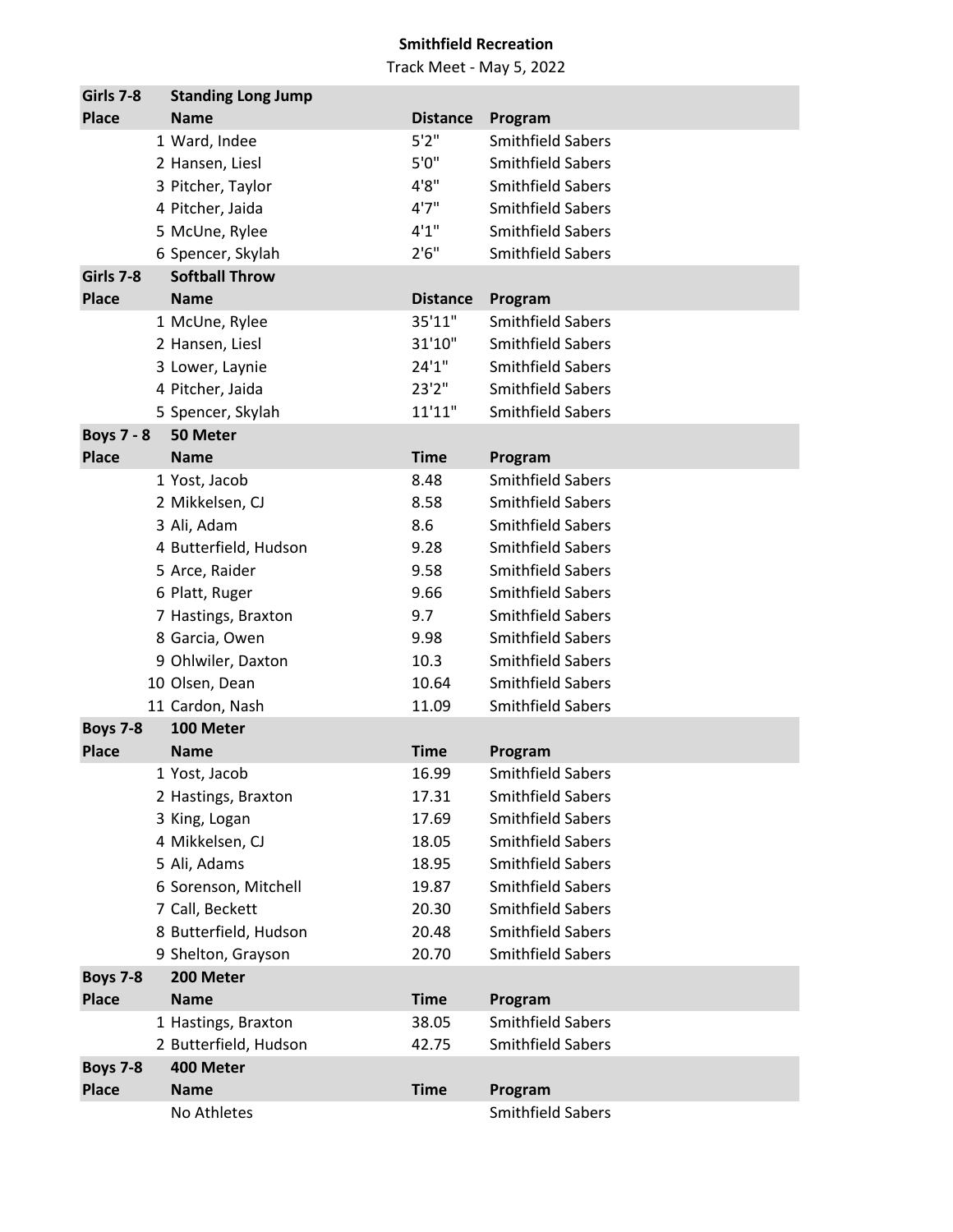| <b>Boys 7-8</b>                     | 800 Meter                              |                 |                                                      |
|-------------------------------------|----------------------------------------|-----------------|------------------------------------------------------|
| <b>Place</b>                        | <b>Name</b>                            | <b>Time</b>     | Program                                              |
|                                     | 1 Call, Beckett                        | 3:46.69         | <b>Smithfield Sabers</b>                             |
|                                     | 2 Hancock, Alvin                       | 4:34.64         | <b>Smithfield Sabers</b>                             |
| <b>Boys 7-8</b>                     | 1600 Meter                             |                 |                                                      |
| <b>Place</b>                        | <b>Name</b>                            | <b>Time</b>     | Program                                              |
|                                     | 1 Sorenson, Mitchell                   | 7:51.58         | <b>Smithfield Sabers</b>                             |
|                                     | 2 Shelton, Grayson                     | 7:53.07         | <b>Smithfield Sabers</b>                             |
|                                     | 3 Garcia, Owen                         | 9:13.75         | <b>Smithfield Sabers</b>                             |
|                                     | 4 Hancock, Alvin                       | 9:17.84         | <b>Smithfield Sabers</b>                             |
| <b>Boys 7-8</b>                     | <b>Standing Long Jump</b>              |                 |                                                      |
| <b>Place</b>                        | <b>Name</b>                            | <b>Distance</b> | Program                                              |
|                                     | 1 Swensen, Stratford                   | 6'1''           | <b>Smithfield Sabers</b>                             |
|                                     | 2 Garcia, Owen                         | 5'9''           | <b>Smithfield Sabers</b>                             |
|                                     | 3 King, Logan                          | 5'8''           | <b>Smithfield Sabers</b>                             |
|                                     | 4 Mikkelsen, CJ                        | 5'5"            | <b>Smithfield Sabers</b>                             |
|                                     | 5 Arce, Raider                         | 5'2''           | <b>Smithfield Sabers</b>                             |
|                                     | 6 Olsen, Dean                          | 5'0''           | <b>Smithfield Sabers</b>                             |
|                                     | 7 Bair, Layne                          | 4'4"            | <b>Smithfield Sabers</b>                             |
|                                     | 8 Watts, Krew                          | 4'2''           | <b>Smithfield Sabers</b>                             |
|                                     | 9 Cardon, Nash                         | 4'1''           | <b>Smithfield Sabers</b>                             |
| <b>Boys 7-8</b>                     | <b>Softball Throw</b>                  |                 |                                                      |
| <b>Place</b>                        | <b>Name</b>                            | <b>Distance</b> | Program                                              |
|                                     | 1 Swensen, Stratford                   | 62'5''          | <b>Smithfield Sabers</b>                             |
|                                     | 2 Yost, Jacob                          | 62'4''          | <b>Smithfield Sabers</b>                             |
|                                     | 3 Ali, Adam                            | 61'3            | <b>Smithfield Sabers</b>                             |
|                                     | 4 Call, Beckett                        | 50'7"           | <b>Smithfield Sabers</b>                             |
|                                     | 5 Watts, Krew                          | 41'0"           | <b>Smithfield Sabers</b>                             |
|                                     | 6 Sorenson, Mitchell                   | 39'8"           | <b>Smithfield Sabers</b>                             |
|                                     | 7 Bair, Layne                          | 38'1"           | <b>Smithfield Sabers</b>                             |
|                                     | 8 King, Logan                          | 37'9"           | <b>Smithfield Sabers</b>                             |
|                                     | 9 Arce, Raider                         | 36'2''          | <b>Smithfield Sabers</b>                             |
|                                     | 10 Cardon, Nash                        | 29'10"          | <b>Smithfield Sabers</b>                             |
|                                     | 11 Ohlwiler, Daxton                    | 26'10"          | <b>Smithfield Sabers</b>                             |
| <b>Girls 9 - 10</b><br><b>Place</b> | 100 Meter                              |                 |                                                      |
|                                     | <b>Name</b>                            | <b>Time</b>     | Program<br><b>Smithfield Sabers</b>                  |
|                                     | 1 Hamblin, Sydney<br>2 Ballard, Brenli | 16.43<br>16.7   | <b>Smithfield Sabers</b>                             |
|                                     | 3 Griffiths, Molly                     | 16.93           | <b>Smithfield Sabers</b>                             |
|                                     | 4 Ali, Sofia                           | 18.38           | <b>Smithfield Sabers</b>                             |
|                                     |                                        |                 | <b>Smithfield Sabers</b>                             |
|                                     | 5 Hoskin, Ryelle                       | 19.3<br>19.45   | <b>Smithfield Sabers</b>                             |
|                                     | 6 Mayen, Lulu                          | 19.55           | <b>Smithfield Sabers</b>                             |
|                                     | 7 Barker, Azalea                       |                 | <b>Smithfield Sabers</b>                             |
|                                     | 8 Deffendol, Myka                      | 19.62           |                                                      |
|                                     | 9 Turney, Delilah                      | 19.95           | <b>Smithfield Sabers</b><br><b>Smithfield Sabers</b> |
|                                     | 10 Leavitt, Emma                       | 21.93           |                                                      |
|                                     | 11 Meier, Alice                        | 27.28           | <b>Smithfield Sabers</b>                             |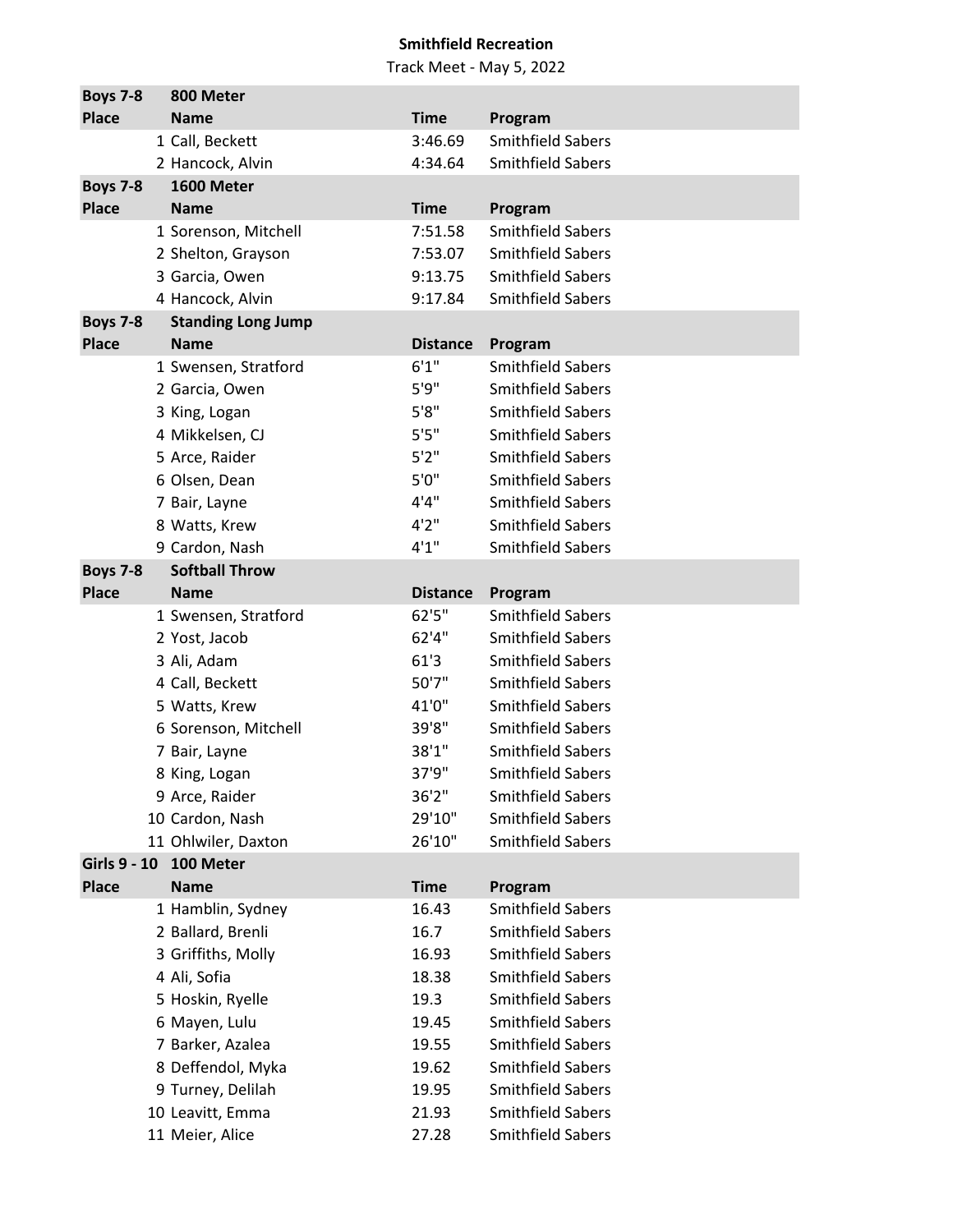| Girls 9 - 10        | 200 Meter                       |                 |                          |
|---------------------|---------------------------------|-----------------|--------------------------|
| <b>Place</b>        | <b>Name</b>                     | <b>Time</b>     |                          |
|                     | 1 Ballard, Brenli               | 39.31           | <b>Smithfield Sabers</b> |
|                     | 2 Hamblin, Sydney               | 41.55           | <b>Smithfield Sabers</b> |
|                     | Girls 9 - 10 400 Meter          |                 |                          |
| <b>Place</b>        | <b>Name</b>                     | <b>Time</b>     | Program                  |
|                     | 1 Griffiths, Molly              | 1:31.11         | <b>Smithfield Sabers</b> |
|                     | 2 Crookston, Brinnah            | 1:32.92         | <b>Smithfield Sabers</b> |
|                     | 3 Ballard, Brenli               | 1:37.87         | <b>Smithfield Sabers</b> |
|                     | 4 Hoskin, Ryelle                | 1:41.79         | <b>Smithfield Sabers</b> |
|                     | 5 Campbell, Charley             | 1:49.29         | <b>Smithfield Sabers</b> |
|                     | 6 Turney, Delilah               | 1:52.18         | <b>Smithfield Sabers</b> |
| <b>Girls 9 - 10</b> | 800 Meter                       |                 |                          |
| <b>Place</b>        | <b>Name</b>                     | <b>Time</b>     | Program                  |
|                     | 1 Williams, Iris                | 3:41.39         | <b>Smithfield Sabers</b> |
|                     | Girls 9 - 10 1600 Meter         |                 |                          |
| <b>Place</b>        | <b>Name</b>                     | <b>Time</b>     |                          |
|                     | 1 Giffiths, Molly               | 7:00.70         | <b>Smithfield Sabers</b> |
|                     | 2 Crookston, Brinnah            | 7:01.88         | <b>Smithfield Sabers</b> |
|                     | 3 Campbell, Charley             | 7:27.74         | <b>Smithfield Sabers</b> |
|                     | 4 Williams, Iris                | 8:11.81         | <b>Smithfield Sabers</b> |
|                     | 5 Barker, Azalea                | 9:48.66         | <b>Smithfield Sabers</b> |
|                     | 6 Leavitt, Emma                 | 10:00.22        | <b>Smithfield Sabers</b> |
|                     | Girls 9 - 10 Standing Long Jump |                 |                          |
| <b>Place</b>        | <b>Name</b>                     | <b>Distance</b> | Program                  |
|                     | 1 Hoskin, Ryelle                | 5'6''           | <b>Smithfield Sabers</b> |
|                     | 2 Deffendol, Myka               | 5'3''           | <b>Smithfield Sabers</b> |
|                     | 3 Ali, Sofia                    | 5'0''           | <b>Smithfield Sabers</b> |
|                     | 4 Turney, Delilah               | 4'10''          | <b>Smithfield Sabers</b> |
|                     | 5 Meier, Alice                  | 3'8"            | <b>Smithfield Sabers</b> |
|                     | 6 Stephens, Grace               | 2'11"           | <b>Smithfield Sabers</b> |
| <b>Girls 9 - 10</b> | <b>Softball Throw</b>           |                 |                          |
| <b>Place</b>        | <b>Name</b>                     | <b>Distance</b> | Program                  |
|                     | 1 Hamblin, Sophie               | 55'1"           | <b>Smithfield Sabers</b> |
|                     | 2 Ali, Sofia                    | 47'11"          | <b>Smithfield Sabers</b> |
|                     | 3 Deffendol, Myka               | 30'9"           | <b>Smithfield Sabers</b> |
|                     | 4 Stephens, Grace               | 27'8"           | <b>Smithfield Sabers</b> |
|                     | 5 Mayen, Lulu                   | 27'7''          | <b>Smithfield Sabers</b> |
|                     | 6 Meier, Alice                  | 19'9"           | <b>Smithfield Sabers</b> |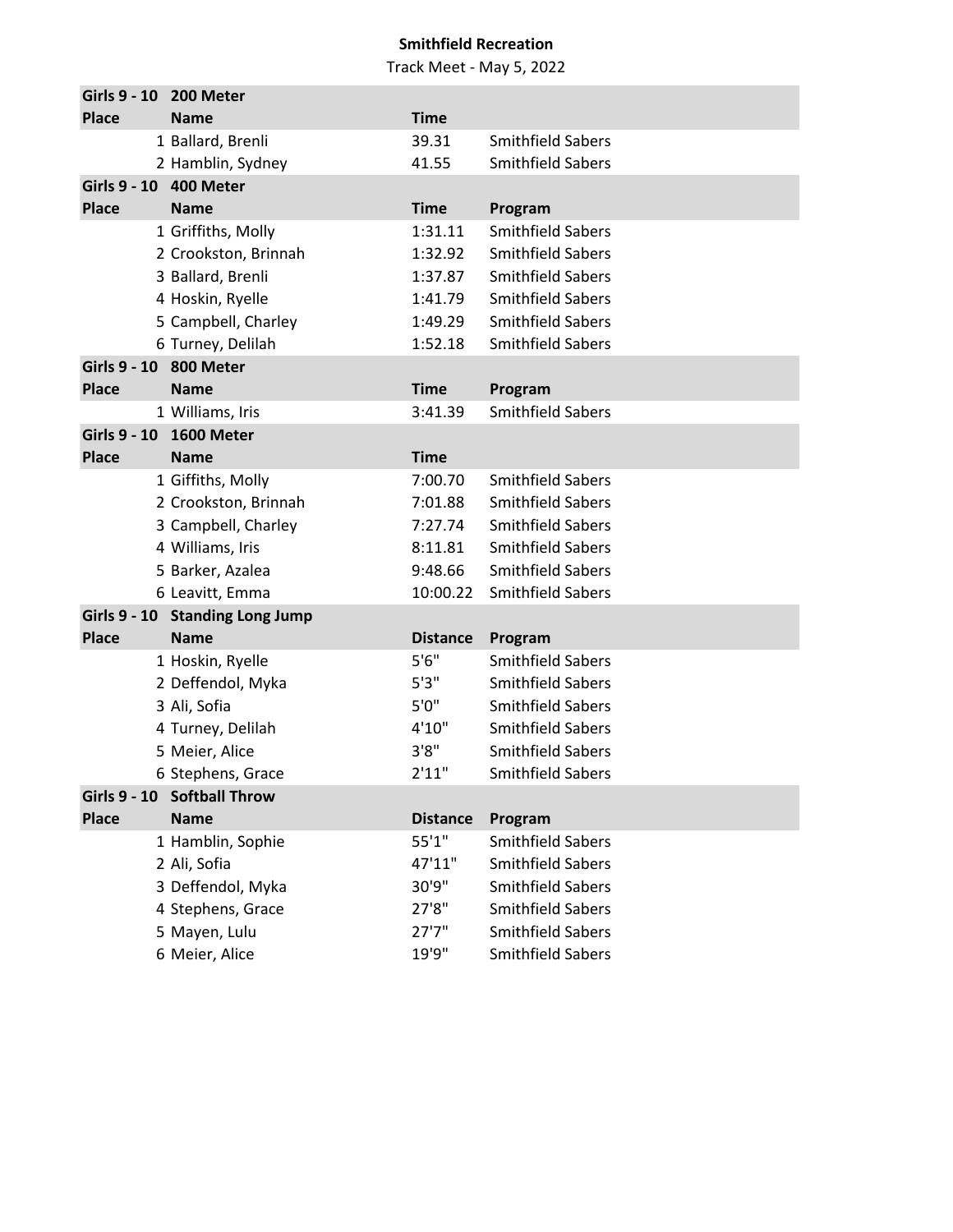| Boys 9 - 10 100 Meter |                        |             |                          |
|-----------------------|------------------------|-------------|--------------------------|
| <b>Place</b>          | <b>Name</b>            | <b>Time</b> | Program                  |
|                       | 1 Miles, Bohm          | 15.73       | <b>Smithfield Sabers</b> |
|                       | 2 Gwilliam, Gabriel    | 16.3        | <b>Smithfield Sabers</b> |
|                       | 3 Keate, Chatham       | 16.62       | <b>Smithfield Sabers</b> |
|                       | 4 Hillyard, Hudson     | 16.69       | <b>Smithfield Sabers</b> |
|                       | 5 Chandler, Carter     | 16.81       | <b>Smithfield Sabers</b> |
|                       | 6 Shelton, Dane        | 16.69       | <b>Smithfield Sabers</b> |
|                       | 7 Fairbanks, Lincoln   | 17.06       | Smithfield Sabers        |
|                       | 8 Semanoff, Jackson    | 17.2        | <b>Smithfield Sabers</b> |
|                       | 9 Ceatamayo, Kyle      | 17.34       | <b>Smithfield Sabers</b> |
|                       | 10 Eldredge, Tommy     | 17.65       | <b>Smithfield Sabers</b> |
|                       | 11 Sorenson, Everett   | 18.26       | <b>Smithfield Sabers</b> |
|                       | 12 Hanks, Tanner       | 18.34       | <b>Smithfield Sabers</b> |
|                       | 13 Butterfield, Ethan  | 18.34       | <b>Smithfield Sabers</b> |
|                       | 14 Duston, Owen        | 18.87       | <b>Smithfield Sabers</b> |
|                       | 15 Reeves, Bennett     | 18.89       | <b>Smithfield Sabers</b> |
|                       | 16 Jones, Parker       | 19.14       | <b>Smithfield Sabers</b> |
|                       | 17 Clark, Creyson      | 19.25       | <b>Smithfield Sabers</b> |
|                       | 18 Porter, Mazin       | 20.01       | <b>Smithfield Sabers</b> |
| Boys 9 - 10 200 Meter |                        |             |                          |
| <b>Place</b>          | <b>Name</b>            | <b>Time</b> | Program                  |
|                       | 1 Bohm, Miles          | 30.75       | <b>Smithfield Sabers</b> |
|                       | 2 Allen, Greyson       | 33.32       | <b>Smithfield Sabers</b> |
|                       | 3 Hillyard, Hudson     | 36.19       | <b>Smithfield Sabers</b> |
|                       | 4 Jones, Parker        | 41.42       | <b>Smithfield Sabers</b> |
| Boys 9 - 10 400 Meter |                        |             |                          |
| <b>Place</b>          | <b>Name</b>            | <b>Time</b> | Program                  |
|                       | 1 Call, Bridger        | 1:27.03     | <b>Smithfield Sabers</b> |
|                       | 2 Hansen, Finn         | 1:30.17     | <b>Smithfield Sabers</b> |
|                       | 3 Neilson, Jaxon       | 1:36.43     | <b>Smithfield Sabers</b> |
|                       | 4 Maxfield, Henry      | 1:38.05     | <b>Smithfield Sabers</b> |
| Boys 9 - 10 800 Meter |                        |             |                          |
| <b>Place</b>          | <b>Name</b>            | <b>Time</b> | Program                  |
|                       | 1 Call, Bridger        | 3:16.28     | Smithfield Sabers        |
|                       | 2 Hansen, Finn         | 3:21.46     | <b>Smithfield Sabers</b> |
|                       | 3 Fairbanks, Lincoln   | 3:38.61     | <b>Smithfield Sabers</b> |
|                       | 4 Maxfield, Henry      | 3:39.22     | <b>Smithfield Sabers</b> |
|                       | Boys 9 - 10 1600 Meter |             |                          |
| <b>Place</b>          | <b>Name</b>            | <b>Time</b> | Program                  |
|                       | 1 Keate, Chatham       | 6:47.67     | <b>Smithfield Sabers</b> |
|                       | 2 Hansen, Finn         | 7:09.22     | <b>Smithfield Sabers</b> |
|                       | 3 Shelton, Dane        | 7:45.26     | <b>Smithfield Sabers</b> |
|                       | 4 Nielson, Jaxon       | 7:59.32     | <b>Smithfield Sabers</b> |
|                       | 5 Duston, Owen         | 8:12.01     | <b>Smithfield Sabers</b> |
|                       | 6 Sorenson, Everett    | 8:24.89     | <b>Smithfield Sabers</b> |
|                       | 7 Butterfield, Ethan   | 10:27.73    | Smithfield Sabers        |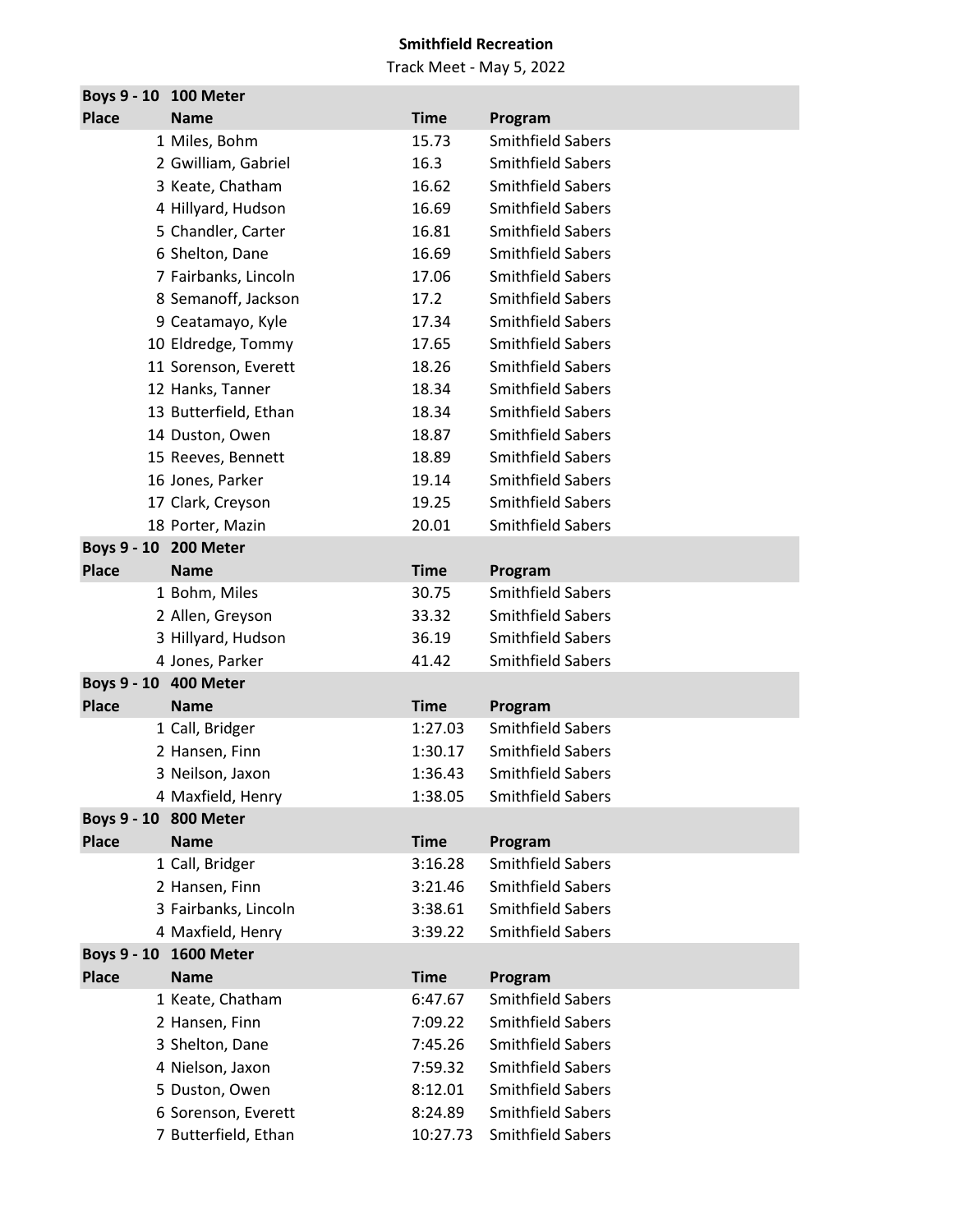|                         | Boys 9 - 10 Standing Long Jump   |                 |                                                      |
|-------------------------|----------------------------------|-----------------|------------------------------------------------------|
| <b>Place</b>            | <b>Name</b>                      | <b>Distance</b> | Program                                              |
|                         | 1 Allen, Greyson                 | 6'7''           | <b>Smithfield Sabers</b>                             |
|                         | 2 Eldredge, Tommy                | 6'5''           | <b>Smithfield Sabers</b>                             |
|                         | 3 Chandler, Carter               | 6'1''           | <b>Smithfield Sabers</b>                             |
|                         | 4 Gwilliam, Gabriel              | 6'0''           | <b>Smithfield Sabers</b>                             |
|                         | 5 Jones, Parker                  | 5'7''           | <b>Smithfield Sabers</b>                             |
|                         | 6 Hanks, Tanner                  | 5'0''           | <b>Smithfield Sabers</b>                             |
|                         | Boys 9 - 10 Softball Throw       |                 |                                                      |
| <b>Place</b>            | <b>Name</b>                      | <b>Distance</b> | Program                                              |
|                         | 1 Allen, Greyson                 | 119'4"          | <b>Smithfield Sabers</b>                             |
|                         | 2 Semanoff, Jackson              | 104'4"          | <b>Smithfield Sabers</b>                             |
|                         | 3 Eldredge, Tommy                | 88'8"           | <b>Smithfield Sabers</b>                             |
|                         | 4 Clark, Creyson                 | 75'7''          | <b>Smithfield Sabers</b>                             |
|                         | 5 Sorenson, Everett              | 75'5''          | <b>Smithfield Sabers</b>                             |
|                         | 6 Fairbanks, Lincoln             | 68'11"          | <b>Smithfield Sabers</b>                             |
|                         | 7 Hillyard, Hudson               | 68'9"           | <b>Smithfield Sabers</b>                             |
|                         | 8 Reeves, Bennett                | 66'6"           | <b>Smithfield Sabers</b>                             |
|                         | 9 Ccatamayo, Kyle                | 61'10"          | <b>Smithfield Sabers</b>                             |
|                         | 10 Chandler, Carter              | 60'2"           | <b>Smithfield Sabers</b>                             |
|                         | 11 Porter, Mazin                 | 59'10"          | <b>Smithfield Sabers</b>                             |
|                         | 12 Gwilliam, Gabriel             | 55'2"           | <b>Smithfield Sabers</b>                             |
|                         | 13 Hanks, Tanner                 | 45'11"          | <b>Smithfield Sabers</b>                             |
| Girls 11 - 12 100 Meter |                                  |                 |                                                      |
| <b>Place</b>            | <b>Name</b>                      | <b>Time</b>     | Program                                              |
|                         | 1 Crossley, Devyn                | 15.37           | <b>Smithfield Sabers</b>                             |
|                         |                                  | 16.43           | <b>Smithfield Sabers</b>                             |
|                         | 2 Allen, Mollee                  |                 |                                                      |
|                         | 3 Mayen, Achol                   | 16.5            | <b>Smithfield Sabers</b>                             |
|                         | 4 Turner, Bailey                 | 16.52           | <b>Smithfield Sabers</b>                             |
|                         | 5 McFarland, Lizzie              | 16.86           | <b>Smithfield Sabers</b>                             |
|                         | 6 Shelton, Braelynn              | 17.01           | <b>Smithfield Sabers</b>                             |
|                         | 7 Buttars, Emma                  | 17.04           | <b>Smithfield Sabers</b>                             |
|                         | 8 Chandler, Rachel               | 17.24           | <b>Smithfield Sabers</b>                             |
|                         | 9 Buttars, Veronica              | 18.32           | <b>Smithfield Sabers</b>                             |
|                         | 10 Platt, Isla                   | 18.4            | <b>Smithfield Sabers</b>                             |
|                         | 11 Wright, Keighlynn             | 18.43           | <b>Smithfield Sabers</b>                             |
|                         | 12 Abrams, Oaklie                | 18.43           | <b>Smithfield Sabers</b>                             |
|                         | 13 Dean, Lizzie                  | 18.57           | <b>Smithfield Sabers</b>                             |
| Girls 11 - 12 200 Meter |                                  |                 |                                                      |
| <b>Place</b>            | <b>Name</b>                      | <b>Time</b>     | Program                                              |
|                         | 1 Crossley, Devyn                | 33.03           | <b>Smithfield Sabers</b>                             |
|                         | 2 Allen, Mollee                  | 34.47           | <b>Smithfield Sabers</b>                             |
|                         | 3 Hamblin, Sophie                | 35.14           | <b>Smithfield Sabers</b>                             |
|                         | 4 Mayen, Achol<br>5 Dean, Lizzie | 35.73<br>46.83  | <b>Smithfield Sabers</b><br><b>Smithfield Sabers</b> |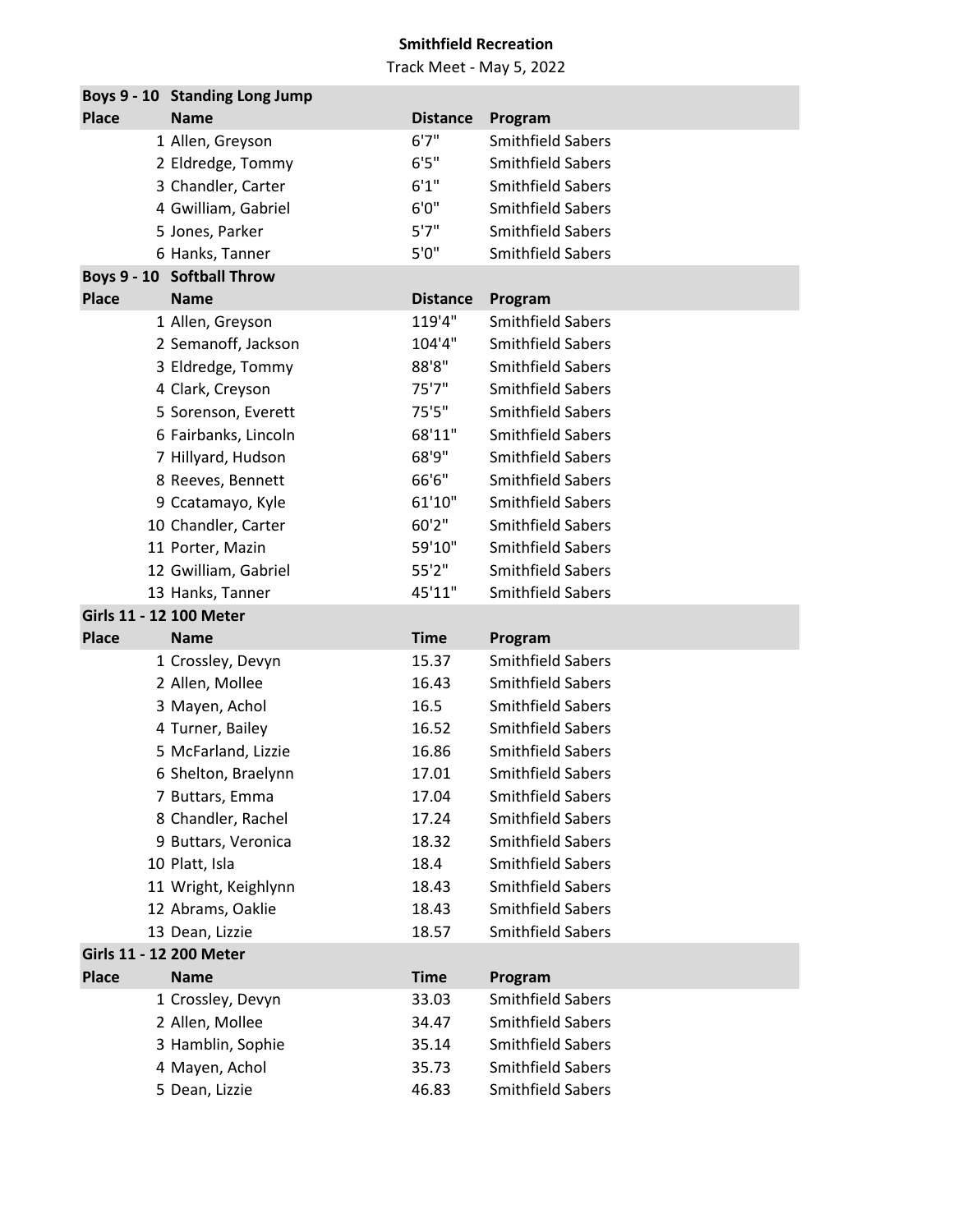|                       | Girls 11 - 12 400 Meter                   |                    |                                     |
|-----------------------|-------------------------------------------|--------------------|-------------------------------------|
| <b>Place</b>          | <b>Name</b>                               | <b>Time</b>        | Program                             |
|                       | 1 King, Emma                              | 1:20.69            | <b>Smithfield Sabers</b>            |
|                       | 2 Hamblin, Sophie                         | 1:24.52            | <b>Smithfield Sabers</b>            |
|                       | 3 Wright, Keighlynn                       | 1:38.65            | <b>Smithfield Sabers</b>            |
|                       | 4 Dean, Lizzie                            | 1:42.52            | <b>Smithfield Sabers</b>            |
|                       | Girls 11 - 12 800 Meter                   |                    |                                     |
| <b>Place</b>          | <b>Name</b>                               | <b>Time</b>        |                                     |
|                       | 1 Turney, Bailey                          | 3:31.58            | <b>Smithfield Sabers</b>            |
|                       | 2 Call, Andie                             | 3:35.73            | <b>Smithfield Sabers</b>            |
|                       | 3 Wright, Keighlynn                       | 3:57.77            | <b>Smithfield Sabers</b>            |
|                       | 4 Maxfield, Hazel                         | 4:15.32            | <b>Smithfield Sabers</b>            |
|                       | Girls 11 - 12 1600 Meter                  |                    |                                     |
| <b>Place</b>          | <b>Name</b>                               | <b>Time</b>        | Program<br><b>Smithfield Sabers</b> |
|                       | 1 McFarland, Lizzie<br>2 Chandler, Rachel | 6:54.73            | <b>Smithfield Sabers</b>            |
|                       | 3 Call, Andie                             | 6:58.97<br>7:33.65 | <b>Smithfield Sabers</b>            |
|                       | 4 Maxfield, Hazel                         | 9:04.79            | <b>Smithfield Sabers</b>            |
|                       | Girls 11 - 12 Long jump                   |                    |                                     |
| <b>Place</b>          | <b>Name</b>                               | <b>Distance</b>    | Program                             |
|                       | 1 Crossley, Devyn                         | 11'1''             | <b>Smithfield Sabers</b>            |
|                       | 2 Allen, Mollee                           | 10'10"             | <b>Smithfield Sabers</b>            |
|                       | 3 Chandler, Rachel                        | 10'0 1/4"          | <b>Smithfield Sabers</b>            |
|                       | 4 Williams, Violet                        |                    | 9'10 1/2" Smithfield Sabers         |
|                       | 5 Shelton, Braelynn                       | 9'2''              | <b>Smithfield Sabers</b>            |
|                       | 6 Platt, Isla                             | 8'0 1/4"           | <b>Smithfield Sabers</b>            |
|                       | 7 Buttars, Veronica                       | 7'7 1/2"           | <b>Smithfield Sabers</b>            |
|                       | 8 Abrams, Oaklie                          | 6'61/4"            | <b>Smithfield Sabers</b>            |
| Girls 11 - 12 Shotput |                                           |                    |                                     |
| <b>Place</b>          | <b>Name</b>                               | <b>Distance</b>    | Program                             |
|                       | 1 Shelton, Braelynn                       | 17'1''             | <b>Smithfield Sabers</b>            |
|                       | 2 Buttars, Emma                           | 16'1''             | <b>Smithfield Sabers</b>            |
|                       | 3 Williams, Violet                        | 15'5''             | <b>Smithfield Sabers</b>            |
|                       | 4 Buttars, Veronica                       | 14'1''             | <b>Smithfield Sabers</b>            |
|                       | 5 Platt, Isla                             | 13'4"              | <b>Smithfield Sabers</b>            |
|                       | Boys 11 - 12 100 Meter                    |                    |                                     |
| <b>Place</b>          | <b>Name</b>                               | <b>Time</b>        | Program                             |
|                       | 1 Mikkelsen, Colt                         | 14.51              | <b>Smithfield Sabers</b>            |
|                       | 2 Forsberg, Gavin                         | 15.12              | <b>Smithfield Sabers</b>            |
|                       | 3 Owens, Cash                             | 15.61              | <b>Smithfield Sabers</b>            |
|                       | 4 Griffiths, Ben                          | 15.62              | <b>Smithfield Sabers</b>            |
|                       | 5 Titensor, Wyatt                         | 16.04              | <b>Smithfield Sabers</b>            |
|                       | 6 Dawson, Stoker                          | 16.69              | <b>Smithfield Sabers</b>            |
|                       | 7 Spencer, Benj                           | 17.14              | <b>Smithfield Sabers</b>            |
|                       | 8 Mikkelsen, Cache                        | 17.99              | Smithfield Sabers                   |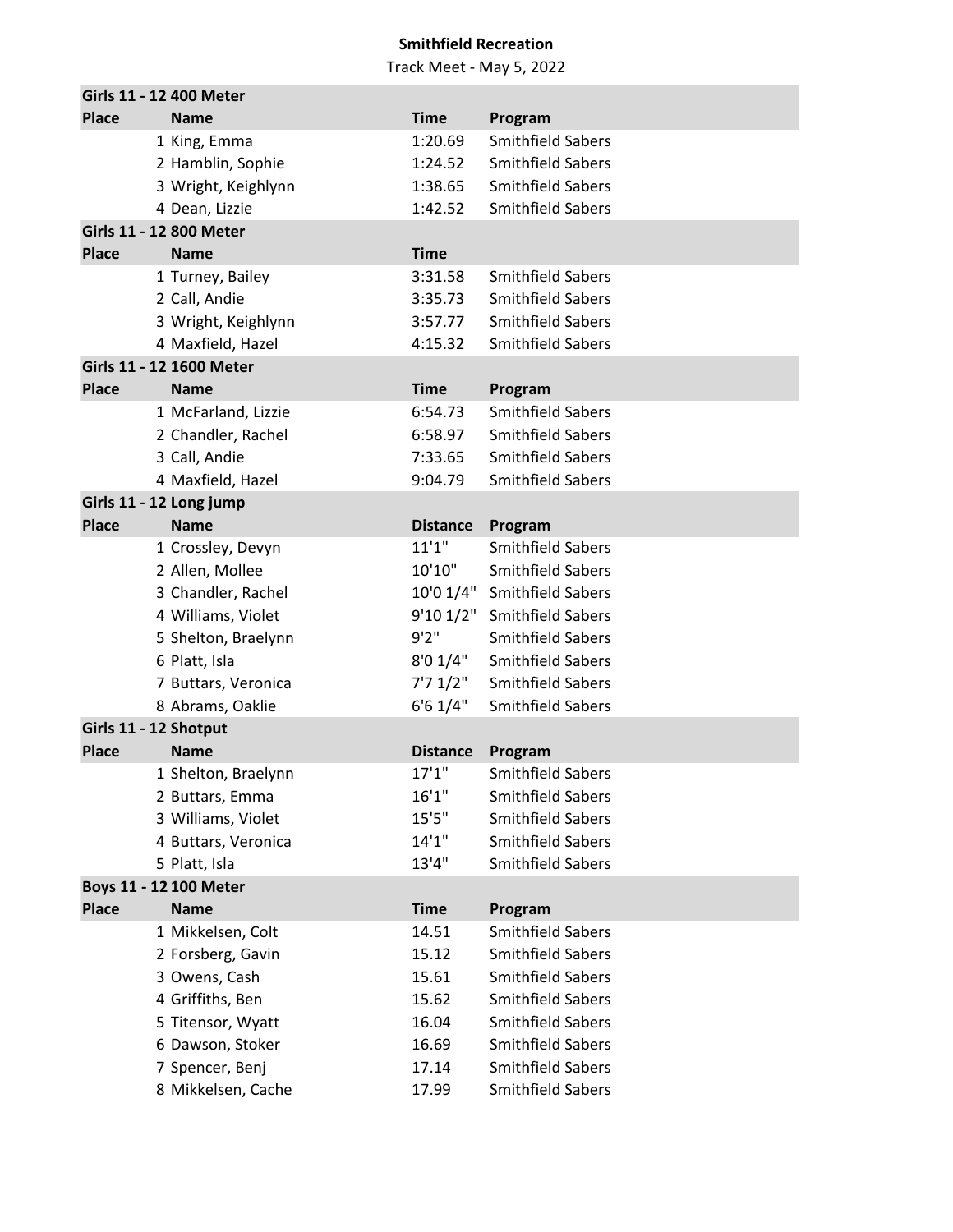|                    | Boys 11 - 12 200 Meter  |                 |                          |
|--------------------|-------------------------|-----------------|--------------------------|
| <b>Place</b>       | <b>Name</b>             | <b>Time</b>     | Program                  |
|                    | 1 Forsberg, Gavin       | 30.33           | <b>Smithfield Sabers</b> |
|                    | 2 Mikkelsen, Colt       | 30.54           | <b>Smithfield Sabers</b> |
|                    | Boys 11 - 12 400 Meter  |                 |                          |
| <b>Place</b>       | <b>Name</b>             | <b>Time</b>     | Program                  |
|                    | 1 Cann, Everett         | 1:23.97         | <b>Smithfield Sabers</b> |
|                    | 2 Spencer, Benj         | 1:36.65         | <b>Smithfield Sabers</b> |
|                    | Boys 11 - 12 800 Meter  |                 |                          |
| <b>Place</b>       | <b>Name</b>             | <b>Time</b>     | Program                  |
|                    | 1 Campbell, Brookes     | 2:49.79         | <b>Smithfield Sabers</b> |
|                    | 2 Griffiths, Ben        | 3:03.40         | <b>Smithfield Sabers</b> |
|                    | Boys 11 - 12 1600 Meter |                 |                          |
| <b>Place</b>       | <b>Name</b>             | <b>Time</b>     | Program                  |
|                    | 1 Campbell, Brookes     | 5:50.71         | <b>Smithfield Sabers</b> |
|                    | 2 McUne, Treyson        | 7:05.33         | <b>Smithfield Sabers</b> |
|                    | 3 Shkurpela, Xander     | 7:08.75         | <b>Smithfield Sabers</b> |
|                    | 4 Spencer, Benj         | 7:51.27         | <b>Smithfield Sabers</b> |
|                    | Boys 11 - 12 Long Jump  |                 |                          |
| <b>Place</b>       | <b>Name</b>             | <b>Distance</b> | Program                  |
|                    | 1 Mikkelsen, Colt       | 12'6 1/4"       | <b>Smithfield Sabers</b> |
|                    | 2 Staker, Dawson        | 9'51/2"         | <b>Smithfield Sabers</b> |
|                    | 3 Titensor, Wyatt       | 9'3"            | <b>Smithfield Sabers</b> |
|                    | 4 Mikkelsen, Cache      | 8'8''           | <b>Smithfield Sabers</b> |
|                    | 5 Owens, Cash           | 8'11/2"         | <b>Smithfield Sabers</b> |
|                    | 6 Ghaffari, Liam        | 7'7 1/4"        | <b>Smithfield Sabers</b> |
|                    | 7 McUne, Treyson        | 6'8 1/4"        | <b>Smithfield Sabers</b> |
|                    | Boys 11 - 12 Shot Put   |                 |                          |
| <b>Place</b>       | <b>Name</b>             | <b>Distance</b> | Program                  |
|                    | 1 Mikkelsen, Cache      | 23'0"           | <b>Smithfield Sabers</b> |
|                    | 2 McUne, Treyson        | 19'6"           | <b>Smithfield Sabers</b> |
|                    | 3 Ghaffari, Liam        | 16'4''          | <b>Smithfield Sabers</b> |
| <b>Girls 13-15</b> | 100 Meter               |                 |                          |
| <b>Place</b>       | <b>Name</b>             | <b>Time</b>     | Program                  |
|                    | 1 Davies, Adeline       | 15.0            | Smithfield Sabers        |
|                    | 2 King, Lily            | 15.29           | <b>Smithfield Sabers</b> |
|                    | 3 Ali, Addie            | 16.03           | <b>Smithfield Sabers</b> |
|                    | 4 Bradley, Isabelle     | 16.05           | <b>Smithfield Sabers</b> |
|                    | 5 Larsen, Allison       | 16.36           | <b>Smithfield Sabers</b> |
|                    | 6 Hulbert, Jaylee       | 16.39           | <b>Smithfield Sabers</b> |
|                    | 7 Hastings, Makayla     | 16.43           | <b>Smithfield Sabers</b> |
|                    | 8 Black, Brooklyn       | 16.44           | <b>Smithfield Sabers</b> |
|                    | 9 Buttars, Kellie       | 18.79           | <b>Smithfield Sabers</b> |
|                    | 10 Jensen-Page, Kairie  | 18.8            | <b>Smithfield Sabers</b> |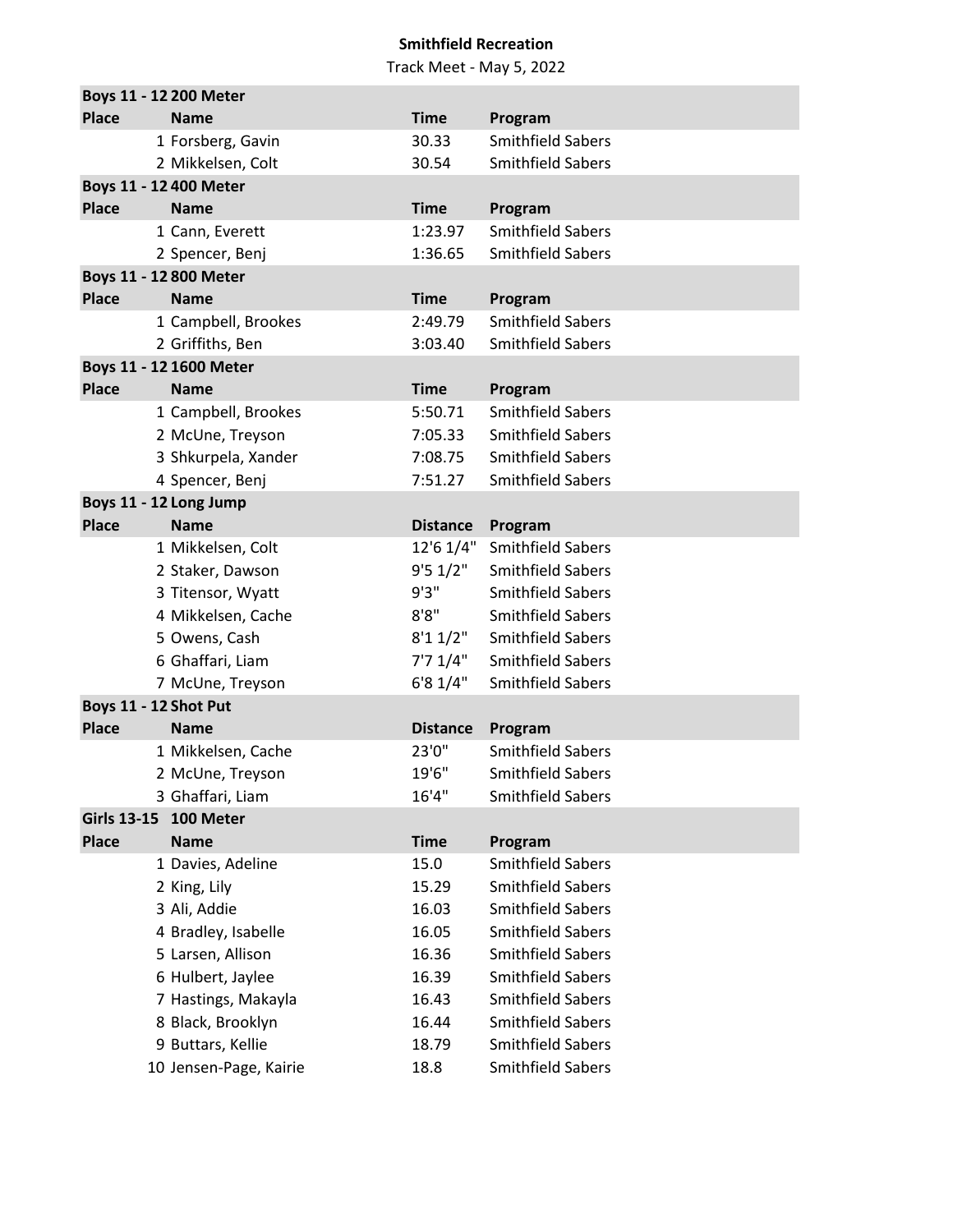|                      | Girls 13-15 200 Meter                    |                 |                          |
|----------------------|------------------------------------------|-----------------|--------------------------|
| <b>Place</b>         | <b>Name</b>                              | <b>Time</b>     | Program                  |
|                      | 1 Davies, Adeline                        | 31.40           | <b>Smithfield Sabers</b> |
|                      | 2 King, Lily                             | 33.55           | <b>Smithfield Sabers</b> |
|                      | 3 Hulbert, Jaylee                        | 34.89           | <b>Smithfield Sabers</b> |
|                      | 4 Hastings, Makayla                      | 35.13           | <b>Smithfield Sabers</b> |
|                      | Girls 13-15 400 Meter                    |                 |                          |
| <b>Place</b>         | <b>Name</b>                              | <b>Time</b>     | Program                  |
|                      | 1 Black, Brooklyn                        | 1:22.68         | <b>Smithfield Sabers</b> |
|                      | Girls 13-15 800 Meter                    |                 |                          |
| <b>Place</b>         | <b>Name</b>                              | <b>Time</b>     |                          |
|                      | 1 Womack, Sadie                          | 3:30.35         | <b>Smithfield Sabers</b> |
|                      | Girls 13-15 1600 Meter                   |                 |                          |
| <b>Place</b>         | <b>Name</b>                              | <b>Time</b>     |                          |
|                      | 0 No Athlets                             |                 | <b>Smithfield Sabers</b> |
|                      | Girls 13-15 Long Jump                    |                 |                          |
| <b>Place</b>         | <b>Name</b>                              | <b>Distance</b> | Program                  |
|                      | 1 King, Lily                             | 11'4 1/4"       | <b>Smithfield Sabers</b> |
|                      | 2 Black, Brooklyn                        | 9'71/2"         | <b>Smithfield Sabers</b> |
|                      | 3 Bradley, Isabelle                      | 9'7''           | <b>Smithfield Sabers</b> |
|                      | 4 Ali, Addie                             | 9'51/4"         | <b>Smithfield Sabers</b> |
|                      | 5 Hulbert, Jaylee                        | 8'73/4"         | <b>Smithfield Sabers</b> |
|                      | 6 Buttars, Kellie                        | 8'31/4"         | <b>Smithfield Sabers</b> |
|                      | 7 Larsen, Allison                        | 5'81/2"         | <b>Smithfield Sabers</b> |
| Girls 13-15 Shot Put |                                          |                 |                          |
| <b>Place</b>         | <b>Name</b>                              | <b>Distance</b> | Program                  |
|                      | 1 Larsen, Alexis                         | 15'4''          | <b>Smithfield Sabers</b> |
|                      | 2 Buttars, Kellie                        | 13'0"           | <b>Smithfield Sabers</b> |
|                      | 3 Jensen-Page, Kairie                    | 11'4"           | <b>Smithfield Sabers</b> |
|                      | Boys 13-15 100 Meter                     |                 |                          |
| <b>Place</b>         | <b>Name</b>                              | <b>Time</b>     | Program                  |
|                      | 1 Semanoff, Zach                         | 13.86           | <b>Smithfield Sabers</b> |
|                      | 2 Covington, Dallin                      | 14.48           | <b>Smithfield Sabers</b> |
|                      | 3 Jensen, Ryan                           | 15.37           | <b>Smithfield Sabers</b> |
|                      | 4 Pugmire, Hyrum                         | 15.39           | <b>Smithfield Sabers</b> |
|                      | 5 Black, Jaxon                           | 17.50           | Smithfield Sabers        |
|                      | Boys 13-15 200 Meter                     |                 |                          |
| <b>Place</b>         | <b>Name</b>                              | <b>Time</b>     | Program                  |
|                      | 1 Semanoff, Zach                         | 29.19           | Smithfield Sabers        |
|                      | 2 Covington, Dallin                      | 29.48           | <b>Smithfield Sabers</b> |
|                      | 3 Carling Brett                          | 29.77           | <b>Smithfield Sabers</b> |
|                      | 4 Burke, Brayden<br>Boys 13-15 400 Meter | 31.47           | <b>Smithfield Sabers</b> |
| <b>Place</b>         | <b>Name</b>                              | <b>Time</b>     | Program                  |
|                      | 1 Burke, Brayden                         | 1:12.14         | <b>Smithfield Sabers</b> |
|                      | 2 Mikkelsen, Bryce                       | 1:23.97         | <b>Smithfield Sabers</b> |
|                      | 3 Black, Jaxon                           | 1:29.32         | Smithfield Sabers        |
|                      |                                          |                 |                          |